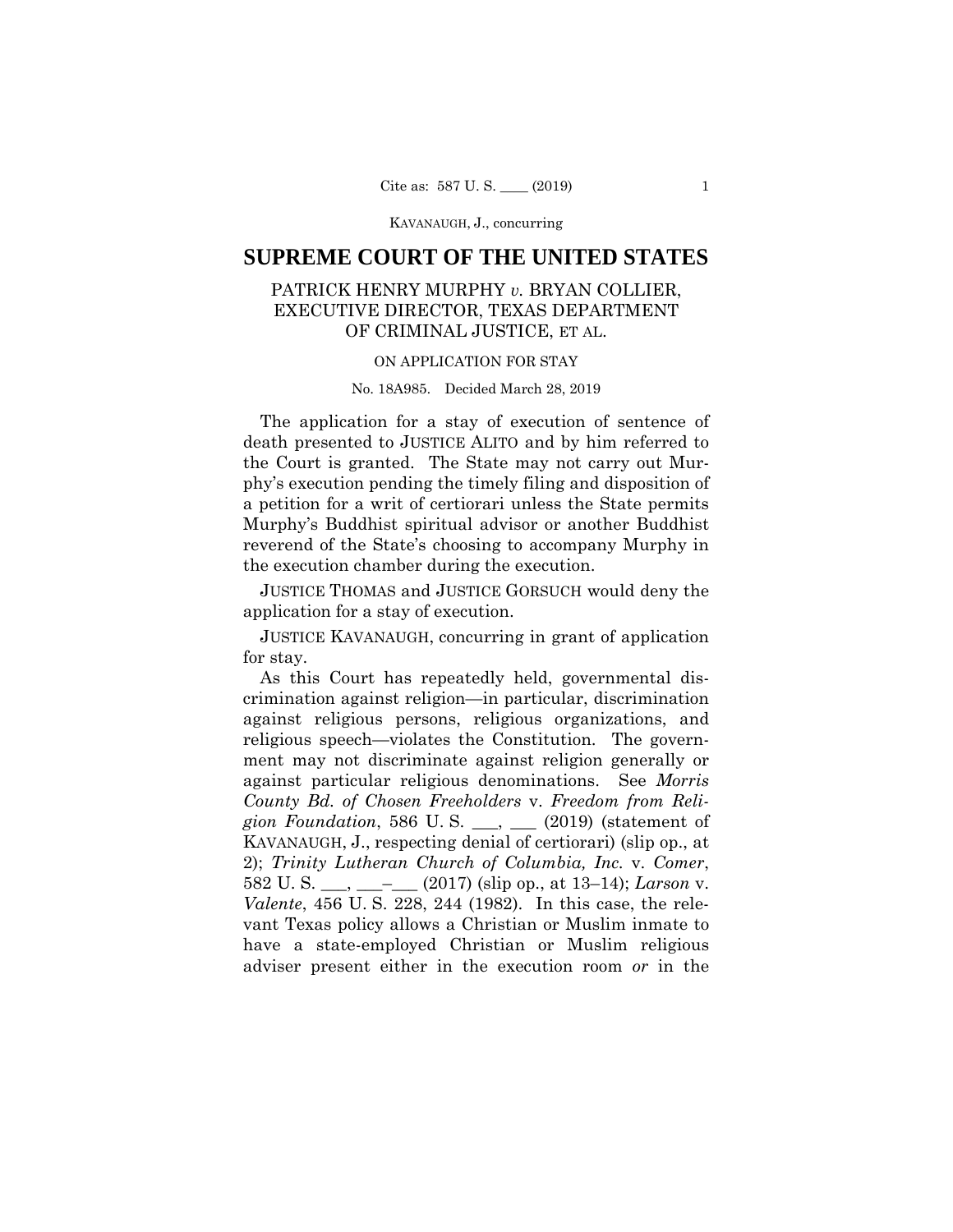### 2 MURPHY *v.* COLLIER

#### KAVANAUGH, J., concurring

adjacent viewing room. But inmates of other religious denominations—for example, Buddhist inmates such as Murphy—who want their religious adviser to be present can have the religious adviser present *only* in the viewing room and *not* in the execution room itself for their executions. In my view, the Constitution prohibits such denominational discrimination.

 the viewing room, not the execution room. A State may In an equal-treatment case of this kind, the government ordinarily has its choice of remedy, so long as the remedy ensures equal treatment going forward. See *Stanton* v. *Stanton*, 421 U. S. 7, 17–18 (1975). For this kind of claim, there would be at least two possible equal-treatment remedies available to the State going forward: (1) allow all inmates to have a religious adviser of their religion in the execution room; or (2) allow inmates to have a religious adviser, including any state-employed chaplain, only in choose a remedy in which it would allow religious advisers only into the viewing room and not the execution room because there are operational and security issues associated with an execution by lethal injection. Things can go wrong and sometimes do go wrong in executions, as they can go wrong and sometimes do go wrong in medical procedures. States therefore have a strong interest in tightly controlling access to an execution room in order to ensure that the execution occurs without any complications, distractions, or disruptions. The solution to that concern would be to allow religious advisers only into the viewing room.

In any event, the choice of remedy going forward is up to the State. What the State may not do, in my view, is allow Christian or Muslim inmates but not Buddhist inmates to have a religious adviser of their religion in the execution room.

——————

Under all the circumstances of this case, I conclude that Murphy